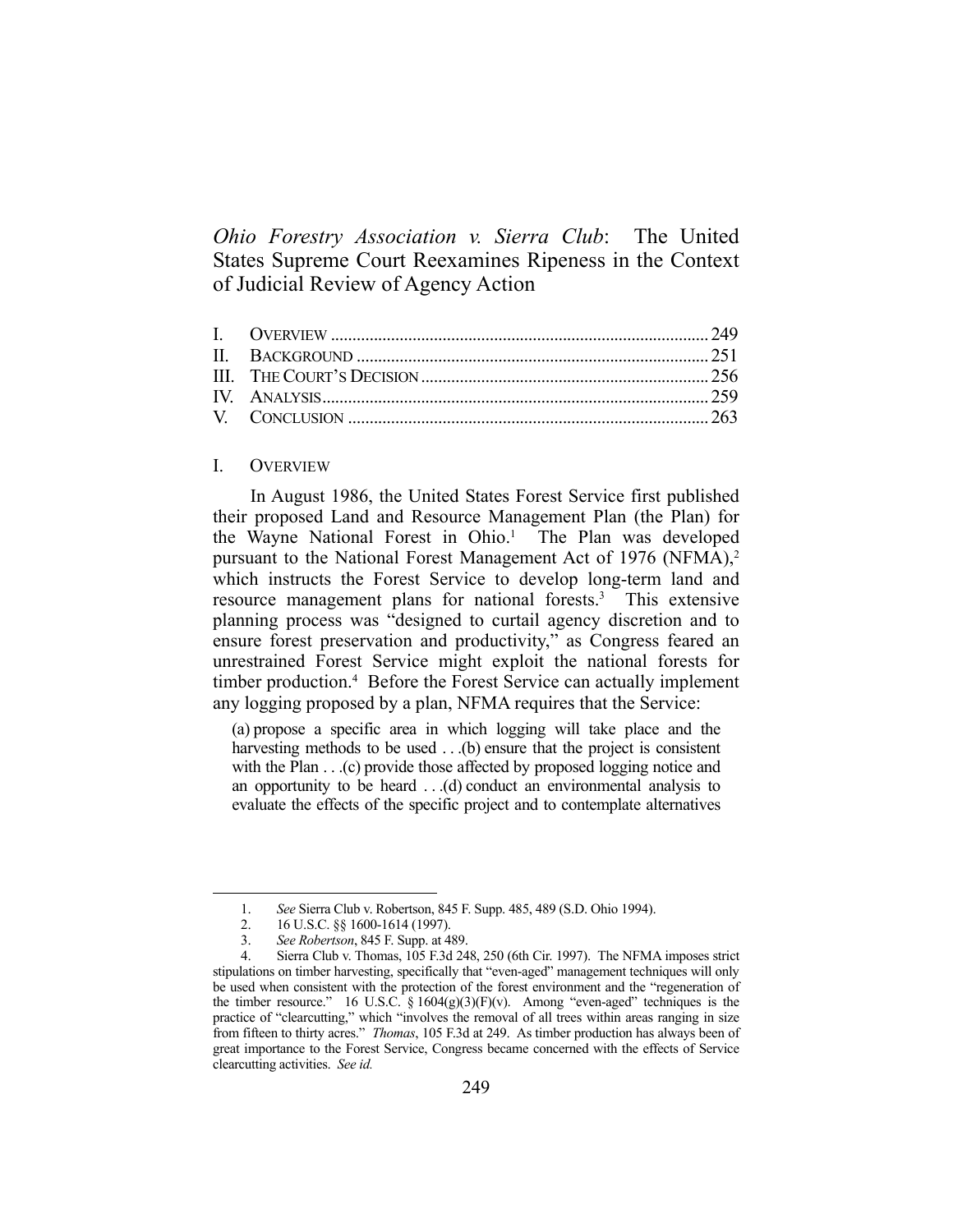. . .and (e) take a final decision to permit logging, which affected persons may challenge in an administrative appeals process and in court.<sup>5</sup>

Therefore, there are two stages for every plan: a programmatic stage involving the general forest plan and an implementation stage where separate site-specific projects are designed and evaluated.<sup>6</sup>

 Following its publication, the proposed Plan for the Wayne National Forest and its accompanying draft environmental impact statement were distributed to the public for a comment period.<sup>7</sup> Over 1,500 written comments were received.8 Among those participating heavily in the comment period were the Sierra Club and the Citizens Council on Conservation and Environmental Control (hereinafter collectively referred to as Sierra Club).<sup>9</sup> After examining the comments and performing further review, the Forest Service adopted the final Plan in January 1988, which included a Record of Decision and a Final Environmental Impact Statement as required by NFMA and the National Environmental Policy Act (NEPA).<sup>10</sup>

 The Plan for the Wayne Forest allowed logging to occur on 126,107 acres of the forest and projected that logging would occur on about  $8,000$  acres during the ten-year life of the Plan.<sup>11</sup> Furthermore, logging on approximately 5,000 acres would involve "even-aged" tree harvesting, which is primarily clearcutting.<sup>12</sup>

 The Sierra Club appealed the decision to adopt the Plan to the Chief of the Forest Service, but in both November 1990 and January 1992, the Chief denied Sierra Club's appeal.13 On March 18, 1992, the Sierra Club filed an action in the District Court for the Southern District of Ohio, alleging that the Plan, by allowing too much logging and clearcutting, violated several laws including NFMA and NEPA. 14

<u>.</u>

11. *See Ohio Forestry Ass'n*, 118 S. Ct. at 1668.

 <sup>5. 16</sup> U.S.C. § 1604; *see also* Ohio Forestry Ass'n v. Sierra Club, 118 S. Ct. 1665, 1668- 69 (1998).

 <sup>6.</sup> *See Robertson*, 845 F. Supp. at 491. The Plan for the Wayne was a "general" plan. No specific projects had yet been designated or contemplated. *See Ohio Forestry Ass'n*, 118 S. Ct. at 1665.

 <sup>7.</sup> *See Robertson*, 845 F. Supp. at 489.

 <sup>8.</sup> *See id.*

 <sup>9.</sup> *See id.* Sierra Club actively participated throughout the entire planning process for the Wayne, which began in 1981. *See id.*

 <sup>10.</sup> *See id.*

 <sup>12.</sup> *See id.* "The Plan provide[d] for even-aged management on 80% of the suitable forest land and for uneven-aged management on the remaining  $20\% \dots$  [T]he Plan project[ed] . . .[that] 5,075 acres [could] be harvested under even-aged management . . . . The predominant even-aged management harvest method [wa]s clearcutting." *Robertson*, 845 F. Supp. at 490.

 <sup>13.</sup> *See Robertson*, 845 F. Supp. at 489. The Chief's denial thereby affirmed the Plan. *See id.* 

 <sup>14.</sup> *See id.* at 488.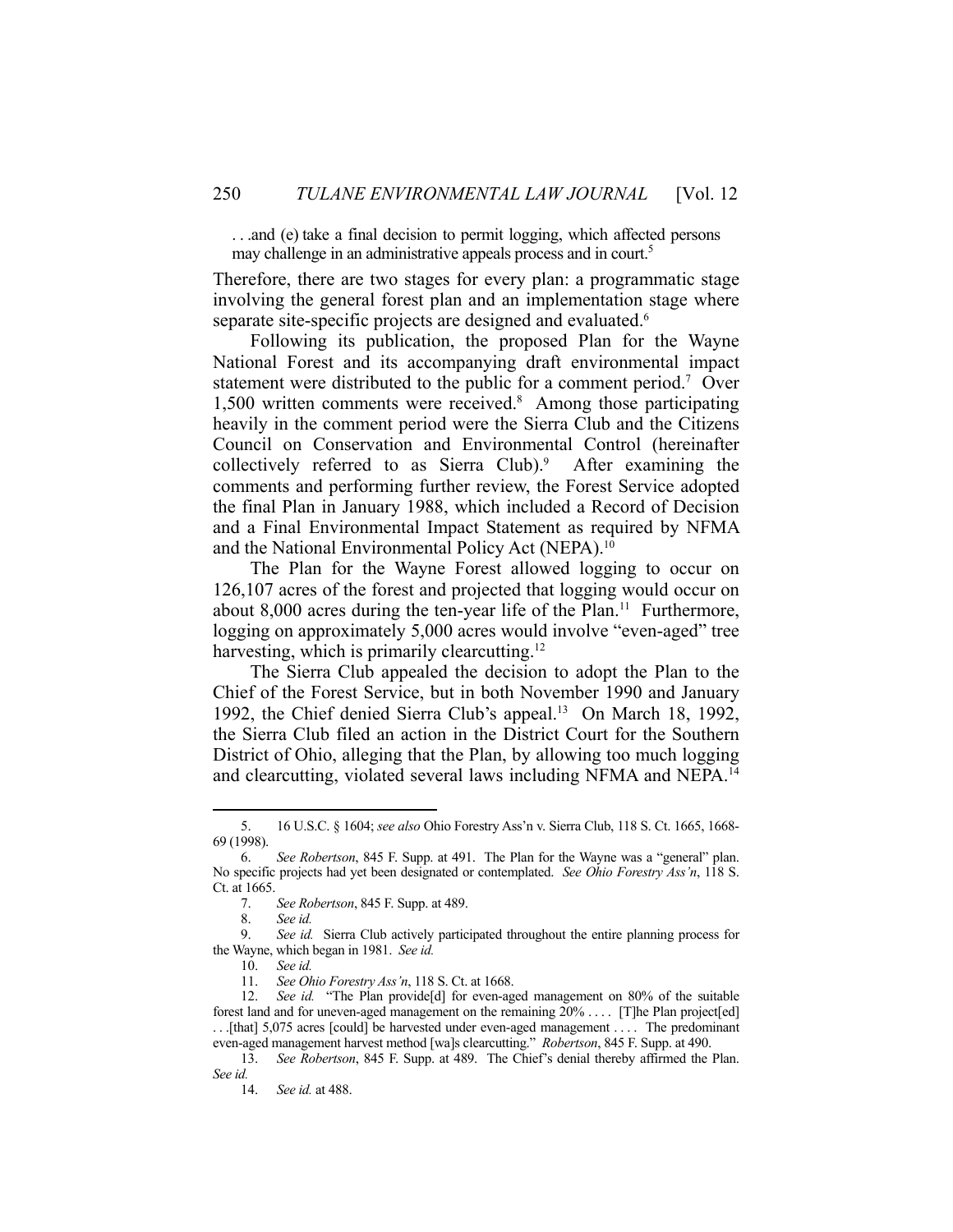The action was brought under the Administrative Procedure Act (APA), which provides for judicial review of final agency actions under NFMA and NEPA.<sup>15</sup> The district court held that the Plan did not violate either Act and granted summary judgment to the Forest Service.<sup>16</sup> The Sixth Circuit Court of Appeals reversed, first addressing the issue of justiciability that the Forest Service raised on appeal.<sup>17</sup> The court held that the Sierra Club not only had standing, but that its challenge was sufficiently ripe.<sup>18</sup> The Forest Service argued that the dispute over the Plan was not ripe for review until it undertook site-specific action under the implementation stage of the Plan.19 However, the court disagreed, stating that Sierra Club did not have to wait to challenge a particular project or action, because its complaint was against the Plan as a whole.<sup>20</sup> The United States Supreme Court granted *certiorari* and held that the controversy was not yet ripe for judicial review because: (1) withholding consideration imposed no hardship on Sierra Club, (2) judicial intervention would interfere with subsequent agency action, (3) the courts would merit from additional development of the issues, and (4) Congress never provided for pre-implementation judicial review of forest plans. *Ohio Forestry Ass'n, Inc. v. Sierra Club*, 118 S. Ct. 1665 (1998).21

# II. BACKGROUND

 The doctrine of ripeness, which directly evolves from the United States Constitution, Article III "case or controversy" requirement,<sup>22</sup> poses the query of "whether the harm asserted has matured sufficiently to warrant judicial intervention."<sup>23</sup> Generally, ripeness in the context of the judicial review of administrative agency actions "is

 <sup>15.</sup> *See id.* The APA provides for review of "final agency action" and allows actions to be set aside that are "arbitrary, capricious, an abuse of discretion, or otherwise not in accordance with law." 5 U.S.C. §§ 704, 706 (1997).

 <sup>16.</sup> *See Robertson*, 845 F. Supp. at 503. There was no justiciability dispute at the district court level.

 <sup>17.</sup> *See* Sierra Club v. Thomas, 105 F.3d 248, 252 (6th Cir. 1997). After finding the Sierra Club's claim justiciable, the court held that the Plan favored clearcutting and that this action failed to comply with the "protective spirit" of NFMA. *See id.* at 250.

 <sup>18.</sup> *See id.*

 <sup>19.</sup> *See id.*

 <sup>20.</sup> *See id.*

 <sup>21.</sup> The Court vacated the Sixth Circuit's opinion and remanded the case with instructions to dismiss. *See id.*

 <sup>22.</sup> *See* LAURENCE H.TRIBE,AMERICAN CONSTITUTIONAL LAW § 313, at 60 (2d ed. 1988).

 <sup>23.</sup> Sierra Club v. Marita, 46 F.3d 606, 611 (7th Cir. 1995) (quoting Gene R. Nichol, Jr., *Ripeness and the Constitution*, 54 U.CHI. L.REV. 153, 155, 172-73 (1987)).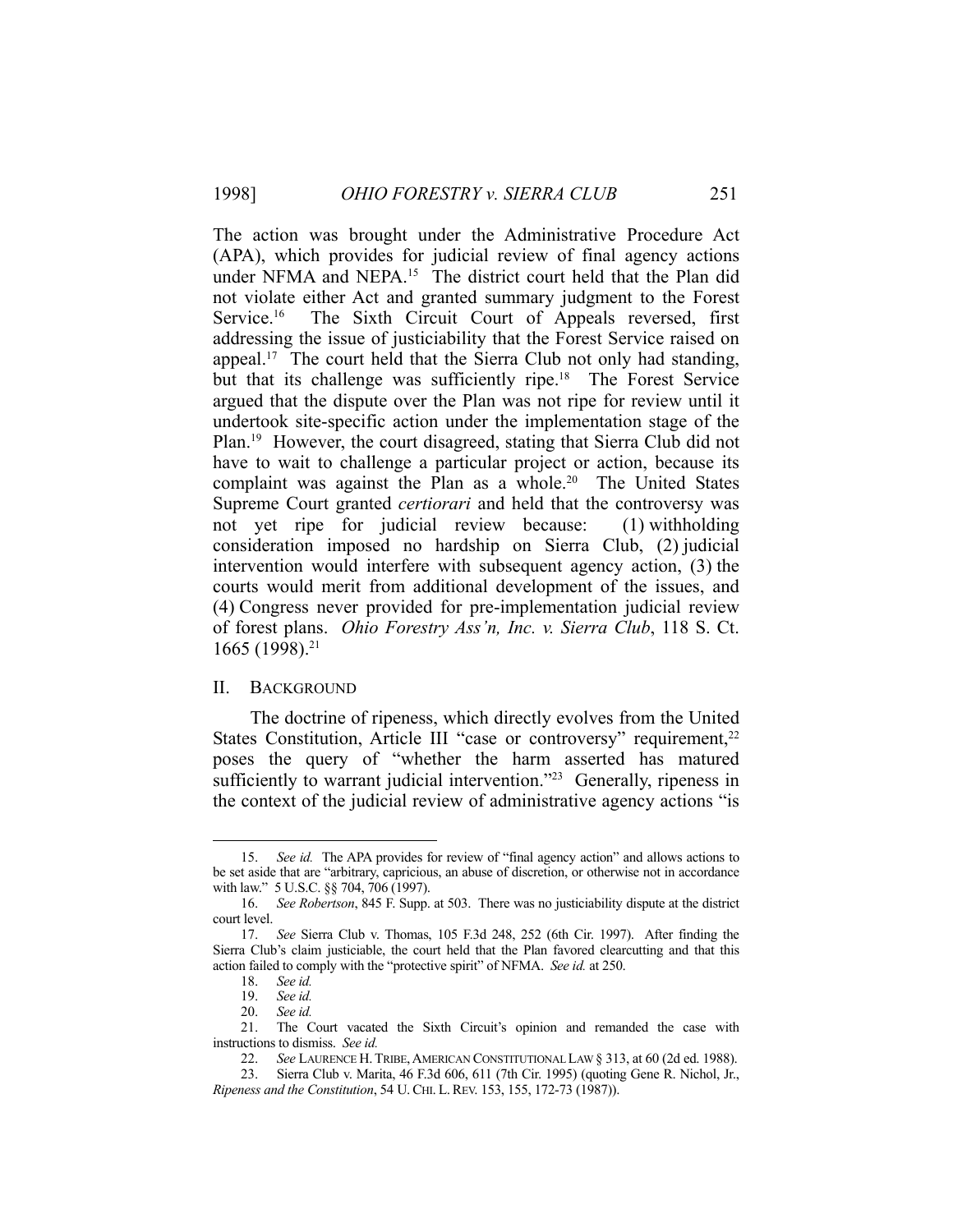a requirement not of the administrative action to be reviewed but of the judicial controversy between the plaintiff and the agency."24 The Supreme Court has held that the ripeness doctrine's rationale is "to prevent the courts, through avoidance of premature adjudication, from entangling themselves in abstract disagreements over administrative policies, and also to protect the agencies from judicial interference until an administrative decision has been formalized and its effects felt in a concrete way by the challenging parties."25

 Section 10(c) of the APA provides for judicial review of "final agency action" regarding suits brought under NFMA and NEPA.<sup>26</sup> The ripeness of a claim under NFMA and NEPA revolves around the question of the "finality" of the agency's decision.<sup>27</sup> Factors to be considered in assessing this finality may include whether the specific issue is suitable for court consideration, or how the parties might be affected by judicial interference.<sup>28</sup> Administrative Law scholar Louis L. Jaffe has advocated a "balancing" approach to ripeness involving weighing the case-specific factors for or against the appropriation of jurisdiction, instead of relying on a more rigid formula.<sup>29</sup> He additionally has promoted the opinion in *Joint Anti-Fascist Refugee Committee v. McGrath*, which stated: "'[w]hether 'justiciability' exists ... has most often turned on evaluating both the appropriateness of the issues for decision by courts and the hardship of denying judicial relief.'"30 This general proposition has continually been referred to by the United States Supreme Court in its prospective examinations of ripeness.<sup>31</sup>

 The Supreme Court has historically taken a fairly flexible view of finality when applying the ripeness doctrine to agency decisionmaking.32 In *Columbia Broadcasting System v. United States* 

<sup>24.</sup> LOUIS L. JAFFE, JUDICIAL CONTROL OF ADMINISTRATIVE ACTION 395 (1965).

 <sup>25.</sup> Abbott Lab. v. Garner, 387 U.S. 136, 148-49 (1967).

 <sup>26.</sup> *See id.* at 149 (citing 5 U.S.C § 704(1997)). "An 'agency action' includes any 'rule,' defined by the Act as 'an agency statement of general or particular applicability and future effect designed to implement, interpret, or proscribe law or policy.'" *Id.* (quoting 5 U.S.C. §§ 551(4), 551(13)).

 <sup>27.</sup> *See id.*

 <sup>28.</sup> *See id.*

 <sup>29.</sup> *See* JAFFE, *supra* note 24.

 <sup>30.</sup> *Id.* at 423 (quoting 341 U.S. 123, 156 (1951)). In *McGrath*, the Agency's finding certain organizations to be "communist" had "sufficient interest to secure review." *McGrath*, 341 U.S. at 123.

 <sup>31.</sup> *See, e.g.*, *Abbott Lab.*, 387 U.S. at 149.

 <sup>32.</sup> *See* Columbia Broad. Sys. v. United States, 316 U.S. 407 (1942); Frozen Food Express v. United States, 351 U.S. 40 (1956); United States v. Storer Broad. Co., 351 U.S. 192 (1956). *But see* United States v. Los Angeles & Salt Lake R.R. Co., 273 U.S. 209 (1927) (issuing fairly strict criteria for review of "orders" under the Urgent Deficiencies Act).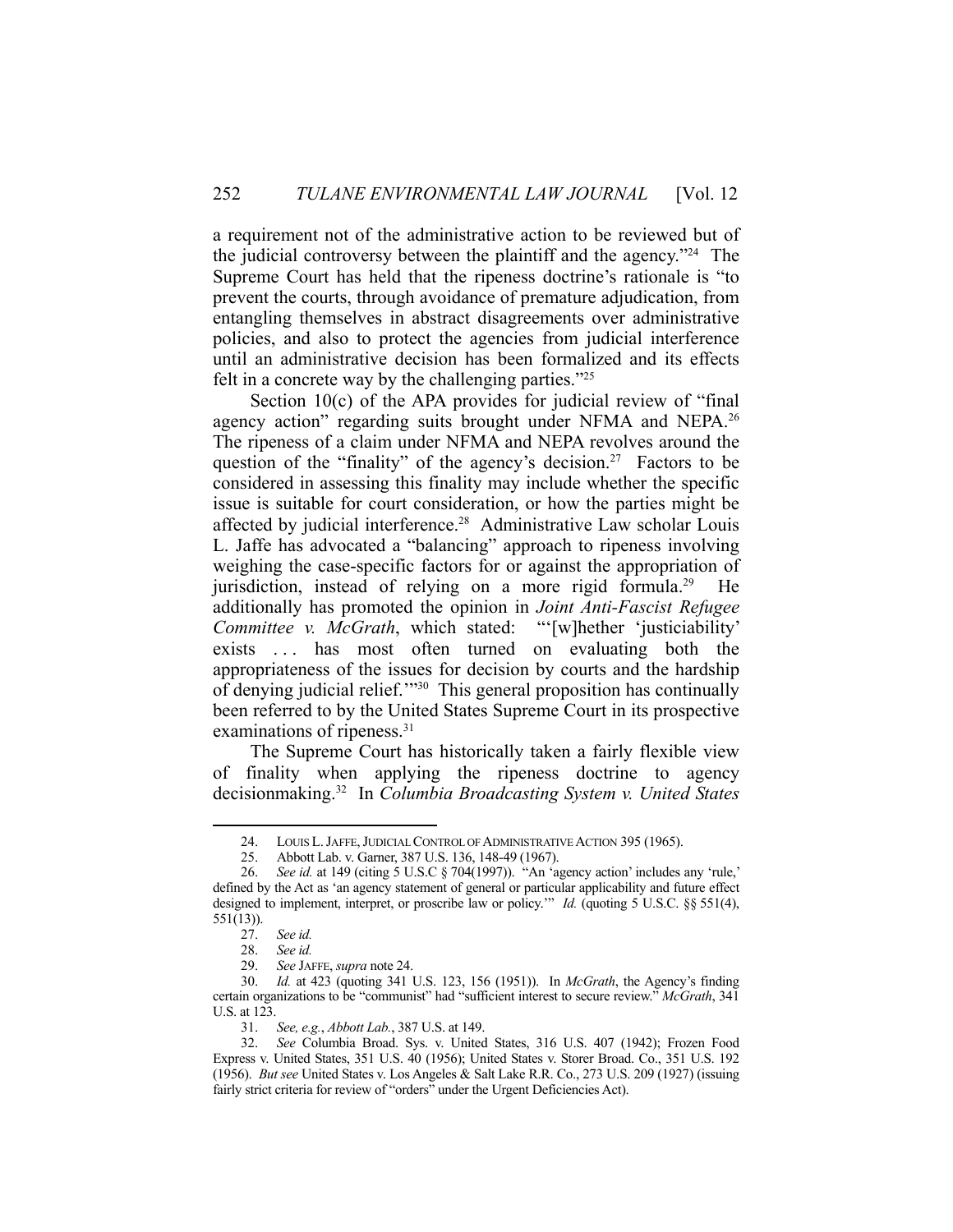(*CBS*), the Court held ripe for review a Federal Communications Commission (FCC) regulation which pronounced that the FCC would not license local stations that maintained certain contracts with the chain broadcasting networks.<sup>33</sup> The Court stated that although the rule was only a statement of intentions and that no license had yet been denied or revoked, that type of regulation had the effect of law both before and after its sanctions were enforced.<sup>34</sup> The regulation could be challenged because the "expected conformity" to the rule caused an injury that a court could recognize.35

 Fourteen years later, in *Frozen Food Express v. United States*, the Court both reaffirmed its holding in *CBS* and extended its prior opinions on ripeness.36 In *Frozen Food*, an order of the Interstate Commerce Commission (ICC) exempting vehicles that carried certain commodities from ICC licensing regulations was held reviewable.<sup>37</sup> The Court held that the order was a "final agency action" under the APA.38 Commentators have noted that *Frozen Food* holds that "where there has been formal action, as the adoption of a regulation . . . presumptively the action is reviewable."39

 The Court continued to advocate its past analyses of ripeness in *United States v. Storer Broadcasting Co.*, where it again found a regulation to be a final agency action under the APA.40 *Storer* involved a regulation denying television licenses to certain applicants, and the Court found that this rule was ripe for review even though no specific license application was before the FCC.<sup>41</sup>

 In *Abbott Laboratories v. Gardner*, the Supreme Court observed that "[t]he cases dealing with judicial review of administrative actions have interpreted the 'finality' element in a pragmatic way,"42 and concluded that there was no reason to deviate from those precedents.<sup>43</sup> In that case, regulations published by the Commissioner of Food and Drugs were found to be a "final agency action" and thus subject to judicial review under the APA and the Declaratory Judgment Act.<sup>44</sup>

<u>.</u>

*Frozen Food*, and *Storer*).

 <sup>33.</sup> *See Columbia Broad. Sys.*, 316 U.S. at 408.

 <sup>34.</sup> *See id.* at 418-19.

 <sup>35.</sup> *Id.*

 <sup>36.</sup> *See* 351 U.S. 40, 44-45 (1956).

 <sup>37.</sup> *See id.* at 41.

 <sup>38.</sup> *Id.* at 43.

 <sup>39.</sup> JAFFE, *supra* note 24, at 407.

 <sup>40. 351</sup> U.S. 192, 198 (1956).

 <sup>41.</sup> *See id.*

 <sup>42. 387</sup> U.S. 136, 149 (1967) (referring to its prior decisions in *Columbia Broadcasting*,

 <sup>43.</sup> *See id.* at 151.

 <sup>44.</sup> *See id.* at 142, 148.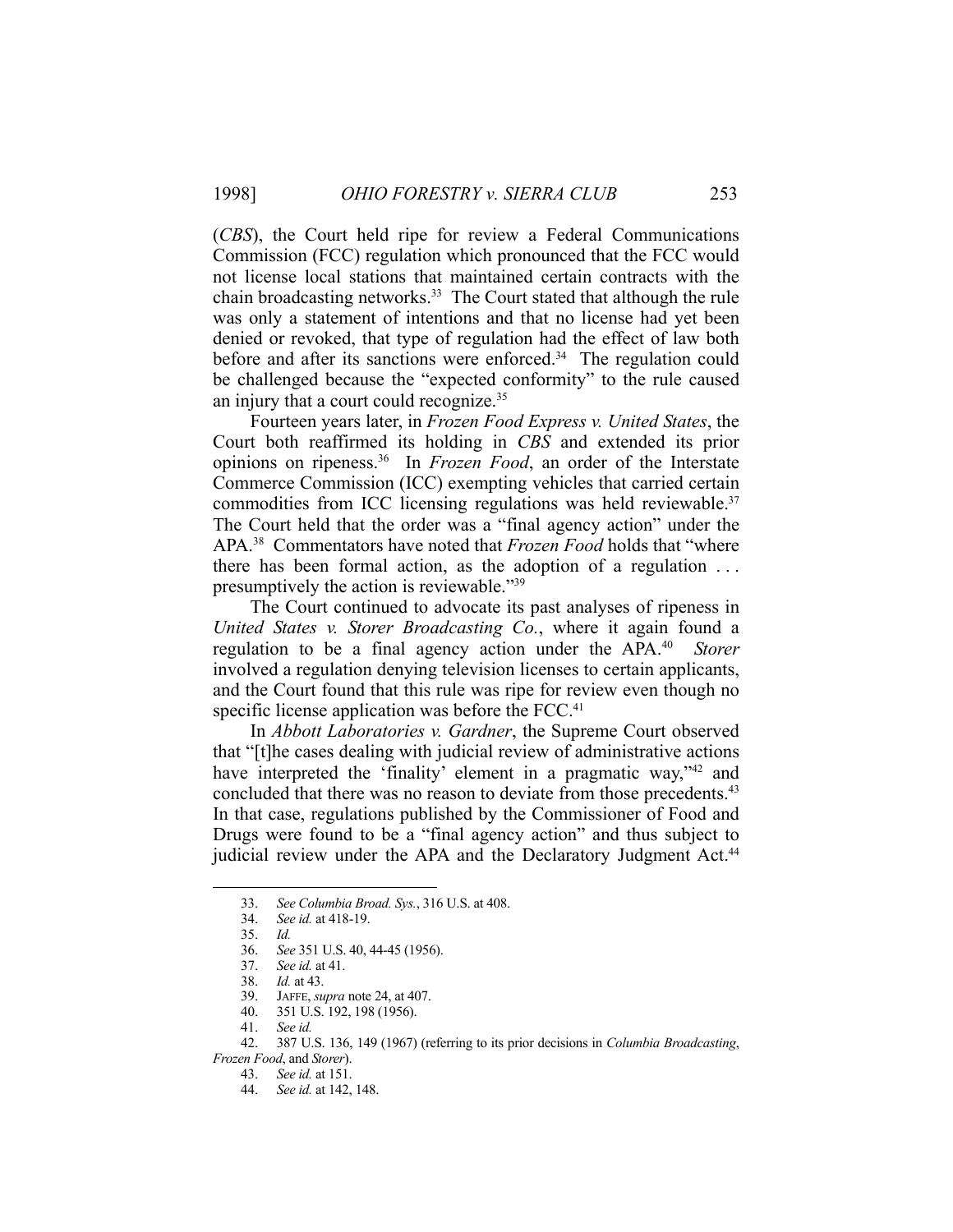The Court stated that the regulations were definite, formal, and not tentative.45 Furthermore, the impact of the regulations upon publication had a direct and immediate effect on all prescription drug companies, because the companies' failure to observe the rules could have exposed them to sanctions.<sup>46</sup> The Government argued that Congress did not intend for pre-enforcement review of such a regulation and that the claim was not ripe for review because of several other factors.<sup>47</sup> However, the Court did not find the Government's position convincing.<sup>48</sup> In arriving at its conclusions regarding ripeness, the Court evaluated the appropriateness of the issues for adjudication and the hardship on the parties if judicial consideration was denied.49 This two-pronged analysis became the basic formulation for the subsequent examination of ripeness in cases involving judicial review of agency actions.<sup>50</sup>

 Several years later, the Court in *Federal Trade Commission v. Standard Oil Co. of California* applied the *Abbott Laboratories* ripeness analysis to reach a very different result.51 In *Standard Oil*, the Federal Trade Commission (FTC) issued a complaint against several oil companies stating that it had reason to believe that they were violating the Federal Trade Commission Act.<sup>52</sup> The companies brought suit to have the complaint deemed unlawful while administrative adjudication was still pending.<sup>53</sup> The Court held that the complaint was not a final agency action under the APA, and thus not subject to judicial review.54 The Court distinguished *Abbott Laboratories*, stating that the two cases were factually distinct as the complaint had no legal force or effect upon the companies' businesses, and the oil companies had not thoroughly pursued their

<u>.</u>

 <sup>45.</sup> *See id.* at 151.

 <sup>46.</sup> *See id.* at 152-54.

 <sup>47.</sup> *See id.* at 151-56. Among the Government's arguments were that the threat of sanctions for an untested regulation was unrealistic, and that judicial review would postpone effective enforcement of the Food, Drug, and Cosmetic Act. *See id.*

 <sup>48.</sup> *See id.* at 139-56.

 <sup>49.</sup> *See id.* at 148-49. The Court elaborated on this basic analysis by addressing important related factors, including whether the issue was a legal one, the effect of the regulations on the drug companies, and whether the regulations were a "final agency action" within the meaning of the APA. *See id.* The Court discussed this last factor in detail, reviewing its past decisions regarding "finality." *See id.* at 149-51.

 <sup>50.</sup> *See* Federal Trade Comm'n v. Standard Oil Co. of Cal., 449 U.S. 232, 239-40 (1980); Lujan v. Nat'l Wildlife Fed'n, 497 U.S. 871, 890-91 (1990); Ohio Forestry Ass'n v. Sierra Club, 118 S. Ct. 1665, 1670 (1998); Sierra Club v. Marita, 46 F.3d 606, 614 (7th Cir. 1995).

 <sup>51. 449</sup> U.S. at 232, 238-46 (1980).

 <sup>52.</sup> *See id.* at 234.

 <sup>53.</sup> *See id.* at 234-35

 <sup>54.</sup> *See id.* at 238.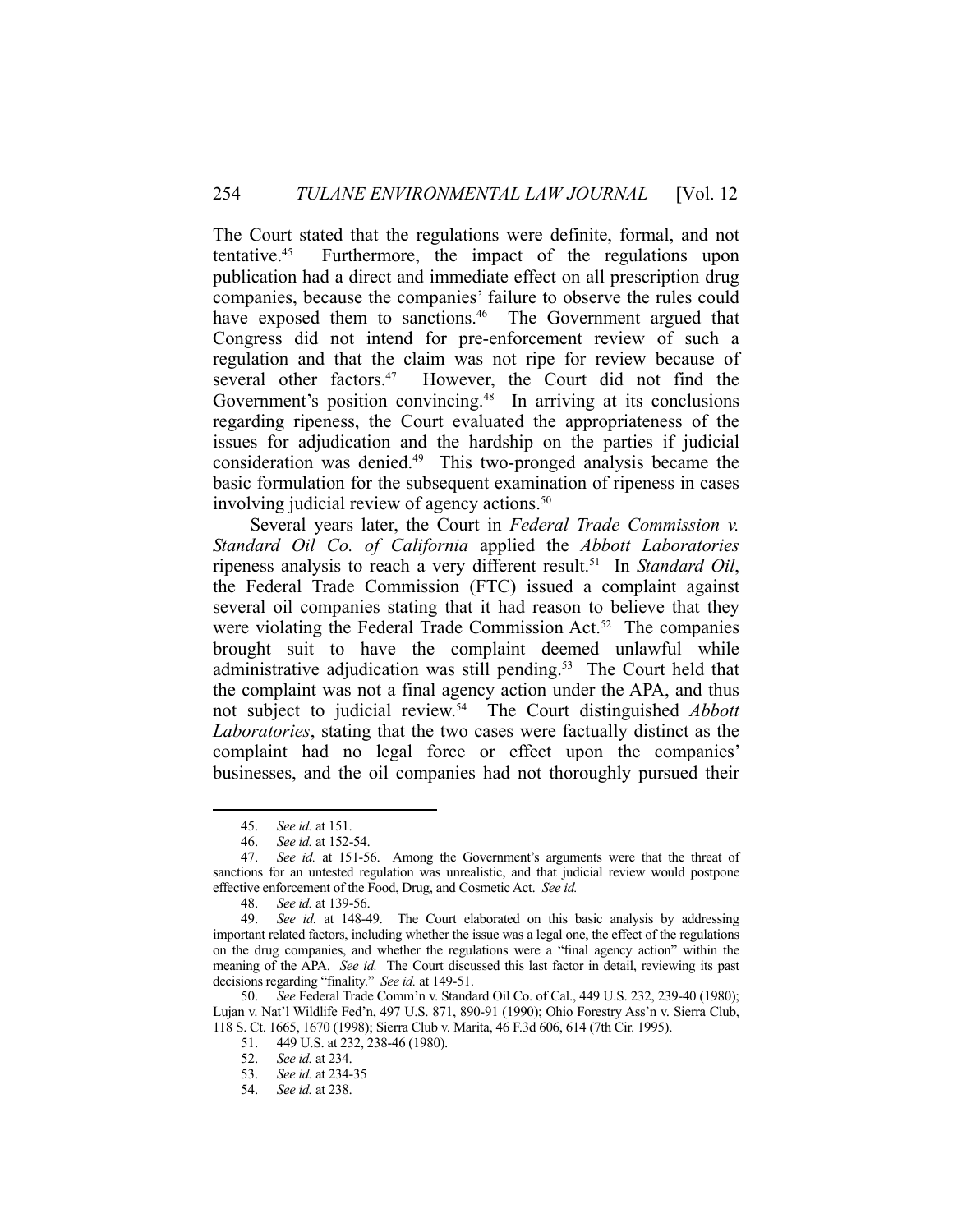administrative remedies.55 Unlike *Abbott Laboratories*, the effect of judicial review in *Standard Oil* would be "interference with the proper functioning of an agency and a burden for the courts" because the FTC would not be able to "correct its own mistakes and to apply its expertise."56

 In *Lujan v. National Wildlife Federation*, the National Wildlife Federation (NWF) challenged the Bureau of Land Management's (BLM) "land withdrawal review program" under the judicial review provisions of the APA.57 The Court held that there was no identifiable final agency action by the BLM because the program

[did] not refer to a single BLM order or regulation, or even to a completed universe of particular BLM orders and regulations. It [was] simply . . . the continuing (and thus constantly changing) operations of the BLM in reviewing withdrawal revocation applications and the classification of public lands and developing land use plans.58

Accordingly, the program was not ripe for judicial consideration because the scope of the controversy was too broad and unmanageable.<sup>59</sup> The facts surrounding the dispute needed to be further solidified by an action involving the regulation that caused the plaintiff hardship or threatened him with harm.<sup>60</sup>

 At least two circuit courts have recently espoused a new premise concerning ripeness and agency actions.61 A Seventh Circuit Court of Appeals case five years after *Lujan* involved the specific issue of ripeness in the review of an agency action by the Forest Service under NFMA.62 In *Sierra Club v. Marita*, the Sierra Club claimed that the Forest Service violated NFMA and NEPA in its land and resource management plans for the Nicolet and Chequamegon forests in Wisconsin.<sup>63</sup> Both proposed plans were drafted and published, followed by a period of public comment, and after further review and

1

 62. *See Marita*, 46 F.3d at 610-11. This case was almost factually identical to the noted case. *See id.* at 609-11.

63. *See id.* at 609.

 <sup>55.</sup> *See id.* at 242-23.

 <sup>56.</sup> *Id.* at 242.

 <sup>57. 497</sup> U.S. 871, 875 (1990).

 <sup>58.</sup> *Id.* at 890.

 <sup>59.</sup> *See id.* at 891.

 <sup>60.</sup> *See id.*

 <sup>61.</sup> *See* Sierra Club v. Marita, 46 F.3d 606 (7th Cir. 1995); Resources Ltd. v. Robertson, 35 F.3d 1300 (9th Cir. 1994); Seattle Audubon Soc'y v. Espy, 998 F.2d 699, 703 (9th Cir. 1993). The Sixth Circuit in *Sierra Club v. Thomas*, 105 F.3d 248 (6th Cir. 1997) (the lower court opinion for the noted case) concurred with the Seventh and Ninth Circuits, but its opinion was vacated by the noted case. *See* Ohio Forestry Ass'n v. Sierra Club, 118 S. Ct. 1665 (1998).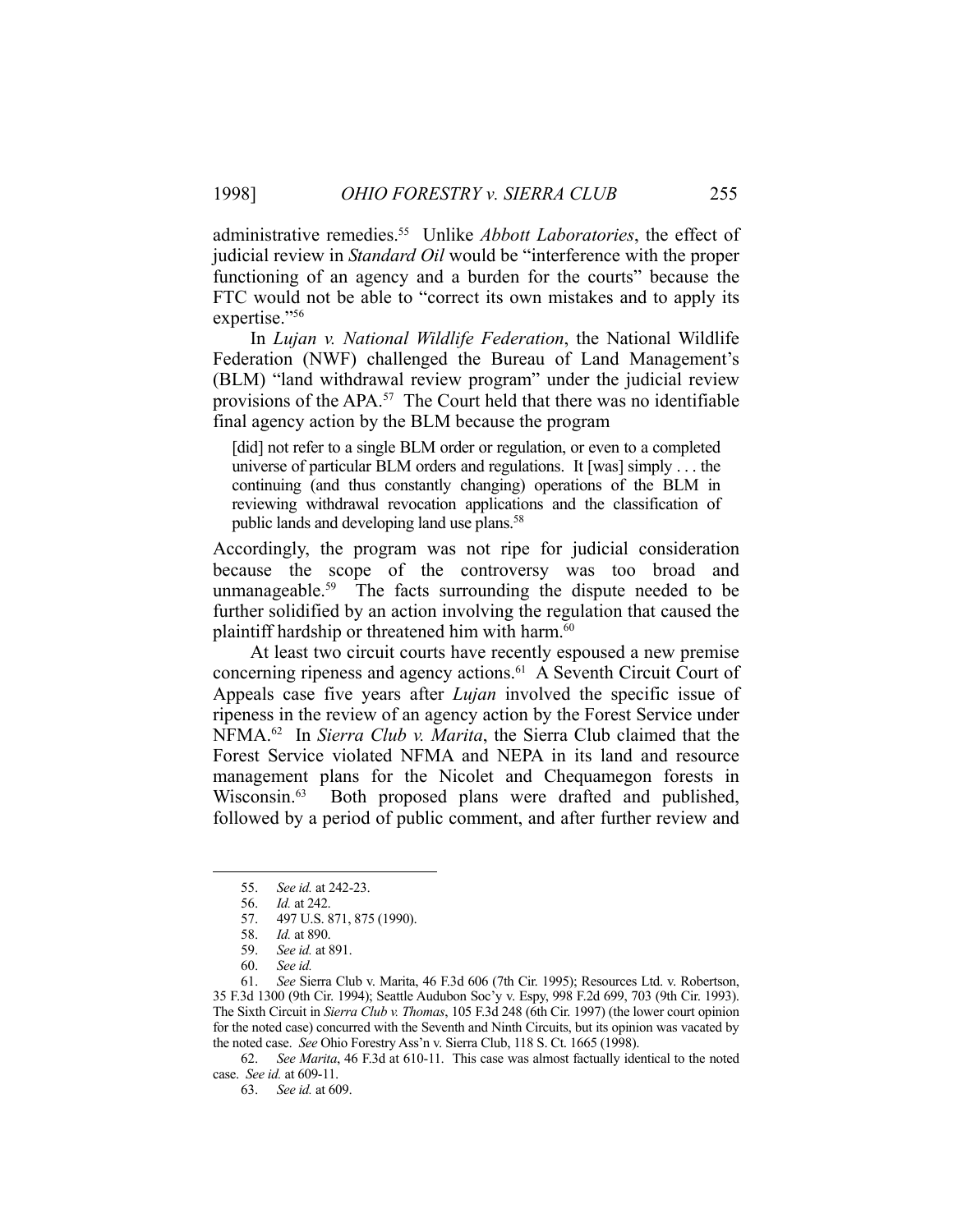changes, published in final form by the Regional Forester.<sup>64</sup> The Sierra Club challenged the plans in administrative proceedings which were affirmed in part and remanded in part.<sup>65</sup> The Sierra Club then brought suit in district court over the plans under the appropriate provisions of the APA.66 In addressing the ripeness of the claim, the court briefly discussed the rationale of the ripeness doctrine as advocated by the Supreme Court in *Abbott Laboratories*. 67 The court then held that the Forest Service's plans were final agency actions under the APA, stating that the Sierra Club was "appealing the issuance of a final management plan which will, unless amended, direct [Forest] Service management activities in [the Wisconsin forests]."68 The court went on to find the case dissimilar to *Lujan*, because the Service "issued a final plan that [was] appealable."69 Thus, the court held the Sierra Club's claims justiciable. Consistent with other recent Ninth Circuit cases, the court forwarded the seemingly current ripeness premise that a group "need not wait to challenge a specific project when their grievance is with an overall plan."70

# III. THE COURT'S DECISION

 In the noted case, a unanimous Supreme Court relied upon the basic premises of the ripeness doctrine as espoused by *Abbott Laboratories* to come to the conclusion that the Sierra Club's challenge to the Forest Service's land and resource management plan for the Wayne Forest was not yet ripe for judicial review.<sup>71</sup>

 The Court initially summarized the background of the noted case, and reviewed the purposes of NFMA and the fundamental provisions of the Plan.72 The Court noted that, although the Plan set logging goals and made projections regarding logging, the Plan did

1

72. *See id.* at 1668-70.

 <sup>64.</sup> *See id.*

 <sup>65.</sup> *See id.*

 <sup>66.</sup> *See id.* at 610 (citing 5 U.S.C. §§ 701-706 (1997)).

 <sup>67.</sup> *See id.* at 614.

 <sup>68.</sup> *Id.*

 <sup>69.</sup> *Id*. The BLM program in *Lujan* involved the totality of BLM operations, including its review of multiple land use plans as well as other activities. *See* Lujan v. Nat'l Wildlife Fed., 497 U.S. 871, 890 (1997).

 <sup>70.</sup> Resources Ltd. v. Robertson, 35 F.3d 1300, 1304 (9th Cir. 1994) (quoting Seattle Audubon Soc'y v. Espy, 998 F.2d 699, 703 (9th Cir. 1993)); *see also* Portland Audubon Soc'y v. Babbitt, 998 F.2d 705, 708 (9th Cir. 1993); Idaho Conservation League v. Mumma, 956 F.2d 1508 (9th Cir. 1992).

 <sup>71.</sup> *See* Ohio Forestry Ass'n v. Sierra Club, 118 S. Ct. 1665 (1998).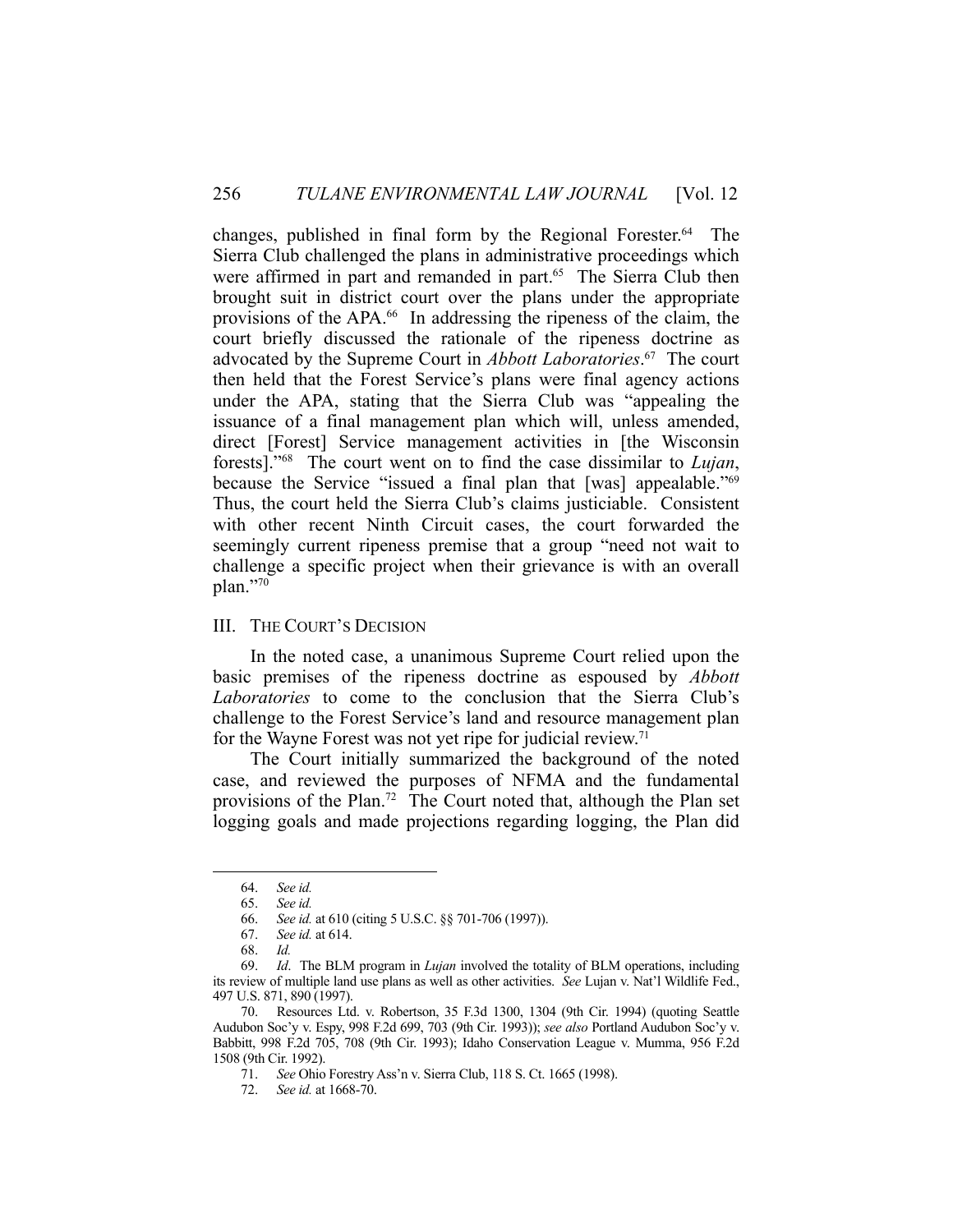not permit any specific timber harvesting program to proceed.<sup>73</sup> The Court went on to discuss NFMA's regulations which guide the implementation stage of the Plan, clarifying that no logging would occur until a further analysis of specific sites by the Forest Service was complete.<sup>74</sup> Concluding its examination of the pertinent background information, the Court explained the general dispositions of both the district court and the Court of Appeals for the Sixth Circuit.75

 Beginning its evaluation of the justiciability of the Sierra Club's claims, Justice Stephen Breyer, writing for the Court, reviewed the basic rationale of the ripeness doctrine as presented in *Abbott Laboratories*. The Court then expanded **Abbott Laboratories**' general twofold ripeness analysis to encompass three factors: "(1) whether delayed review would cause hardship to the plaintiffs; (2) whether judicial intervention would inappropriately interfere with further administrative action; and (3) whether the courts would benefit from further factual development of the issues presented."77 This amended analysis guided the Court in its evaluation of whether the Forest Service's Plan was able to be given judicial consideration.<sup>78</sup>

 Starting with the first factor, the Court concluded that withholding its consideration of the claims at the present time would not cause Sierra Club any "significant hardship."79 The Plan did not establish any legal rights and therefore could not create any "effects of a strictly legal kind . . . that traditionally would have qualified as harm," unlike the regulation in *Abbott Laboratories*. 80 The Court also found that the Plan imposed no "practical harm" upon Sierra Club, namely because it saw NFMA as providing multiple opportunities for Plan amendment and review during the implementation stage.<sup>81</sup> Thus, the Court rationalized that the Sierra Club would have many chances at a later date to bring suit, when harm was "more imminent and more certain."82 The Court continued to distinguish the noted case and *Abbott Laboratories*, remarking that the Plan was not forcing Sierra

<u>.</u>

 <sup>73.</sup> *See id.*

 <sup>74.</sup> *See id.* at 1669.

 <sup>75.</sup> *See id.* at 1669-70.

 <sup>76.</sup> *See id.* at 1670.

 <sup>77.</sup> *Id.*

 <sup>78.</sup> *See id.*

 <sup>79.</sup> *Id.* at 1670-71.

 <sup>80.</sup> *Id.* at 1670; Abbott Lab. v. Garner, 387 U.S. 136, 149 (1967) (citing United States v. Los Angeles & Salt Lake R.R., 273 U.S. 299, 309-10 (1927)).

 <sup>81.</sup> *See* Ohio Forestry Ass'n, 118 S. Ct. at 1670.

 <sup>82.</sup> *Id.*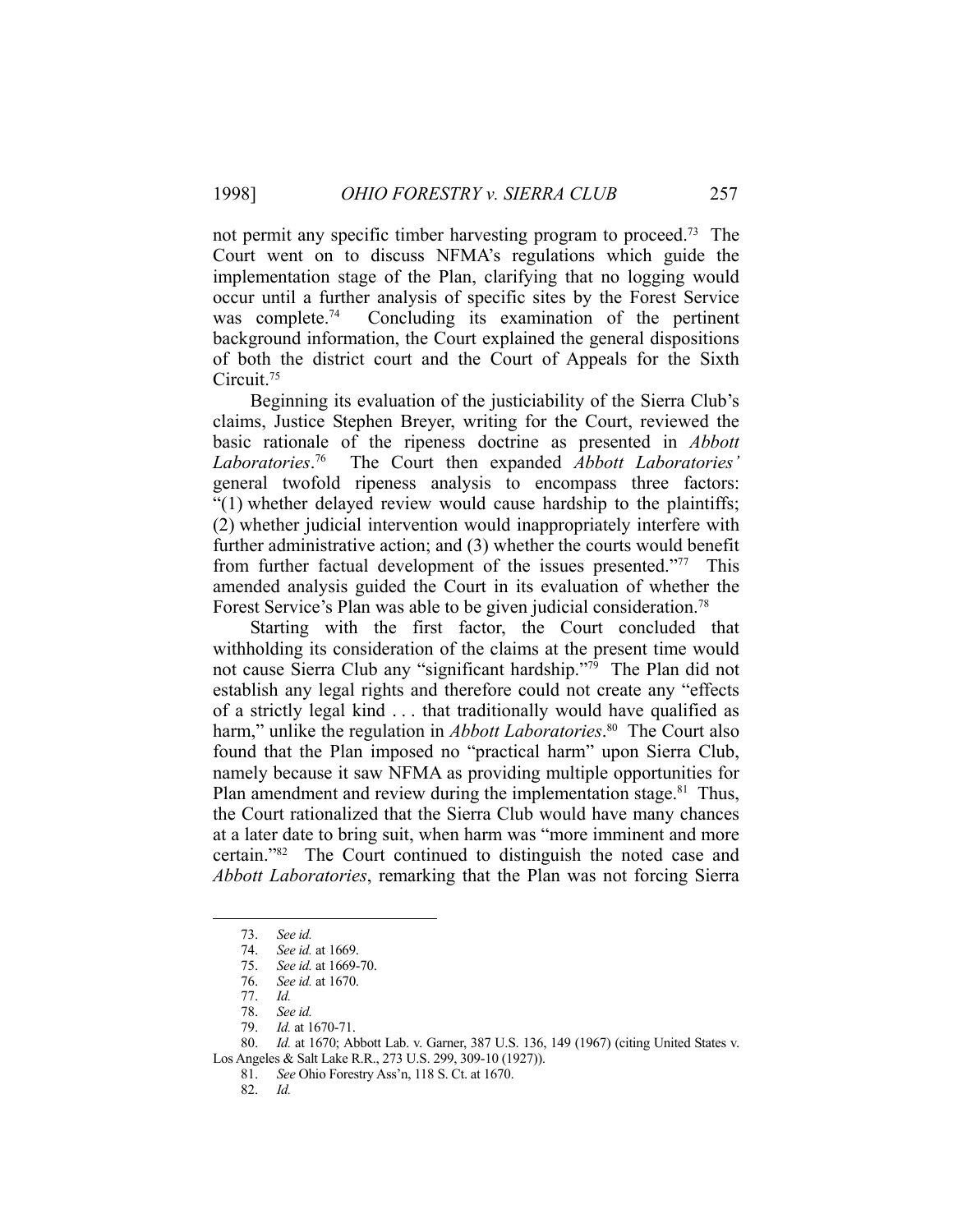Club to alter its behavior in any manner. $83$  Finally, the Court struck down Sierra Club's remaining argument that it would incur harm because it would be subject to enormous litigation expenses if compelled to bring multiple suits against site-specific logging decisions at later dates.<sup>84</sup> The Court dismissed this argument, stating that such "cost-saving" was outweighed by the "disadvantages of premature review."85

 The Court also found that present judicial review would interfere with the Forest Service's ability to amend its Plan, specifically in the implementation stage when the Service might have to review the Plan before any individual project would be launched.<sup>86</sup> The site-specific proposals themselves would be exposed to extensive consideration before initiated.<sup>87</sup> Thus, adjudication of the claims at present would interfere with the NFMA program as set forth by Congress.<sup>88</sup>

 Third, the Court felt that the Plan in its present state was too abstract and present consideration "would require time-consuming judicial consideration of the details of an elaborate, technically based plan."89 The Court cited *Standard Oil* as enforcing the principle that review at present may be unnecessary because of future revisions and further crystallization of the issues.<sup>90</sup> The Plan and the controversy surrounding it needed to be reduced to controllable dimensions before judicial review, like the BLM's program in *Lujan*, so that the Court could better resolve the conflict.<sup>91</sup>

 The Court made one additional argument against the present review of the Sierra Club's claims, noting that Congress had never provided for pre-implementation review of forest plans.<sup>92</sup> The Court found the Plan to be unlike any agency rule that Congress had deemed subject to review pre-enforcement, and consequently held that the Plan was not ripe for review due to this factor.<sup>93</sup>

 <sup>83.</sup> *See id.* at 1671. The rule in *Abbott Laboratories* altered behavior through threat of sanctions, and the rule in *CBS* did so through potential loss of license. *See* Abbott Lab. v. Garner*,* 387 U.S. 136, 152-53 (1967); Columbia Broad. Sys., Inc. v. United States, 316 U.S. 407, 417-19  $(1942)$ .<br>84.

 <sup>84.</sup> *See Ohio Forestry Ass'n*, 118 S. Ct. at 1671.

 <sup>85.</sup> *Id.*

 <sup>86.</sup> *See id.*

 <sup>87.</sup> *See id.*

 <sup>88.</sup> *See id.*

 <sup>89.</sup> *Id.* at 1671.

 <sup>90.</sup> *See id.* at 1672.

 <sup>91.</sup> *See id.* (citing Duke Power Co. v. Carolina Env't Study Group, Inc., 438 U.S. 59, 82

<sup>(1978)).</sup> 

 <sup>92.</sup> *See id.*

 <sup>93.</sup> *See id.*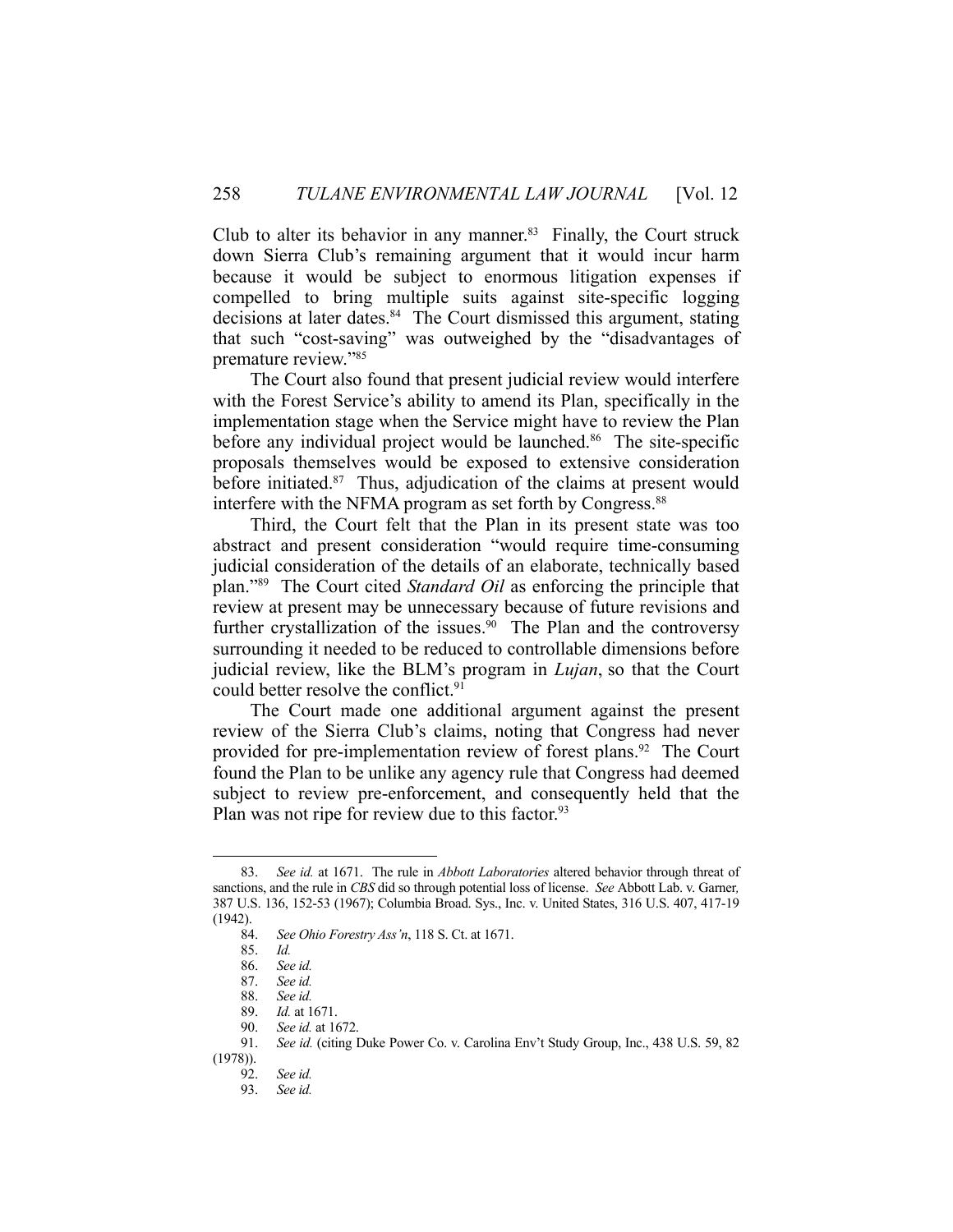The Court took the time to address the Sierra Club's final argument, which it could not consider because it was not raised in the complaint, but was only first made in the briefs before the Supreme Court.<sup>94</sup> The Sierra Club stated that it would suffer imminent harm because certain aspects of the Plan, such as allowing motorcycles on trails, using massive machinery, and not promoting recreation in planned logging sites, were not subject to any reconsideration.<sup>95</sup> The Court agreed with the Sierra Club that claims such as these would have been justiciable at present.<sup>96</sup>

 In coming to its conclusion that the Sierra Club's claims were not ripe for judicial review, the Court primarily relied upon its analysis of the three factors it extracted from the twofold ripeness test of *Abbott Laboratories*. 97 The Court considered each factor separately and continuously rejected the Sierra Club's contentions that the Forest Service's Plan for the Wayne Forest should be presently subject to judicial consideration.<sup>98</sup> Therefore, because the Sierra Club's claims were not ripe for adjudication, the Court did not consider whether the Plan conformed to the requirements of NFMA and its regulations.<sup>99</sup> The Court accordingly vacated the judgment of the Court of Appeals and remanded the case, instructing that it be dismissed.<sup>100</sup>

# IV. ANALYSIS

 In the noted case, the Supreme Court made several omissions, including eliminating any reference to the "final agency action" status of the Forest Service's Plan, misapplied its previous opinions to ripeness, and failed to discuss an important recent line of ripeness cases. Consequently, the Court's holding in the noted case is highly questionable, and its omissions and misconstructions may have led it to come to an incorrect conclusion that the Sierra Club's claims were not ripe for review.

 Initially, although the Court relied upon the basic twofold aspect of ripeness evaluation as put forth by *Abbott Laboratories* to formulate its own factors for analysis, it eliminated from its discussion any reference to whether the Plan qualified as a "final

 <sup>94.</sup> *See id.* at 1672-73.

 <sup>95.</sup> *See id.* at 1672.

 <sup>96.</sup> *See id.* at 1673.

 <sup>97.</sup> *See id.* at 1670-72.

 <sup>98.</sup> *See id.*

 <sup>99.</sup> *See id.* at 1670.

 <sup>100.</sup> *See id.* at 1673.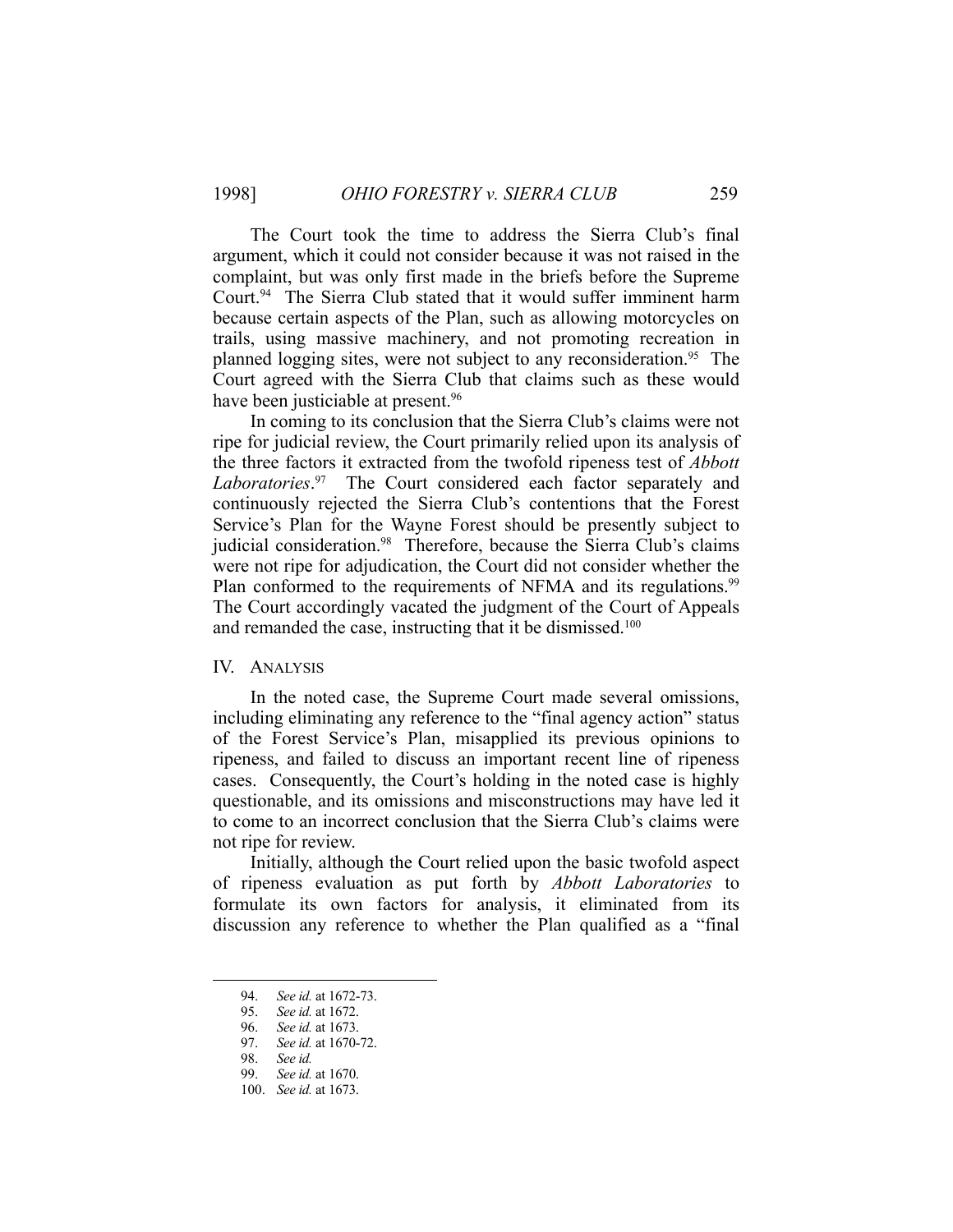agency action" under the Administrative Procedure Act.101 Since the Sierra Club brought its claims under the provisions of the APA, it is questionable why the Court chose to exclude a discussion of this highly important factor.<sup>102</sup> Although the Court's test did involve factors relevant to the question of the Plan's "finality," such as whether judicial review would interfere with future agency action or whether the Plan was too abstract in its present state for review, the Court failed to tie the "finality" inquiry to its factors.103 *Abbott Laboratories*, the case upon which the Court strongly relied, debated at length the issue of "final agency action" with respect to the Food and Drug regulations being reviewed.<sup>104</sup> Other important precedential cases in the area of ripeness and agency action review under the APA, such as *Frozen Food, Storer,* and *Standard Oil*, all devoted portions of their opinions to address "final agency action," for the basis for deciding whether an agency action can be reviewed by a court under the APA is whether or not the action was *final*. 105 The Court's failure to include any references to the general topic of the finality of agency actions, and consequently whether the Plan qualified as such an action, weakened the structure of its analysis.

 The Court's analysis incorrectly applied precedential holdings and made a critical omission. With regard to the Court's first analysis factor, the Court's use of *Los Angeles & Salt Lake R.R. Co.* to show that no legal harm had been inflicted upon Sierra Club was questionable.106 Commentators have warned that, as this is an older opinion, it should be considered carefully and its pronouncements should be tempered by more recent decisions.<sup>107</sup> Furthermore, the passage to which the Court referred was directed at an order, and it should not exclude the prospect of equity jurisdiction, since not every administrative action having legal outcomes is an order.<sup>108</sup> Thus, the Court's use of this case to support its propositions is controversial.

 <sup>101. 5</sup> U.S.C. § 704 (1997).

 <sup>102.</sup> *See Ohio Forestry Ass'n*, 118 S. Ct. at 1669.

 <sup>103.</sup> *See id.* at 1671-72.

 <sup>104.</sup> *See* Abbott Lab. v. Garner, 387 U.S. 136, 148-56 (1967).

 <sup>105.</sup> *See* Frozen Food Express v. United States, 351 U.S. 40 (1956); United States v. Storer, 351 U.S. 192 (1956); Federal Comm'n v. Standard Oil Co. of Cal., 449 U.S. 232 (1980). The Court did not mention *Frozen Food* or *Storer* in its opinion of the noted case.

 <sup>106.</sup> *See Ohio Forestry Ass'n*, 118 S. Ct. at 1670.

 <sup>107.</sup> *See* JAFFE, *supra* note 24, at 398. "Its [*Los Angeles & Salt Lake R.R. Co.'s*] pronouncements, taken I would suggest out of context, have occasionally been misused by some judges." *Id.*

 <sup>108.</sup> *See id.* at 400. Also, the order in *Los Angeles & Salt Lake R.R. Co.* was brought under the Urgent Deficiencies Act, not the Administrative Procedure Act. *See id.* The APA was not even adopted until almost twenty years after *Los Angeles & Salt Lake R.R. Co.* was decided.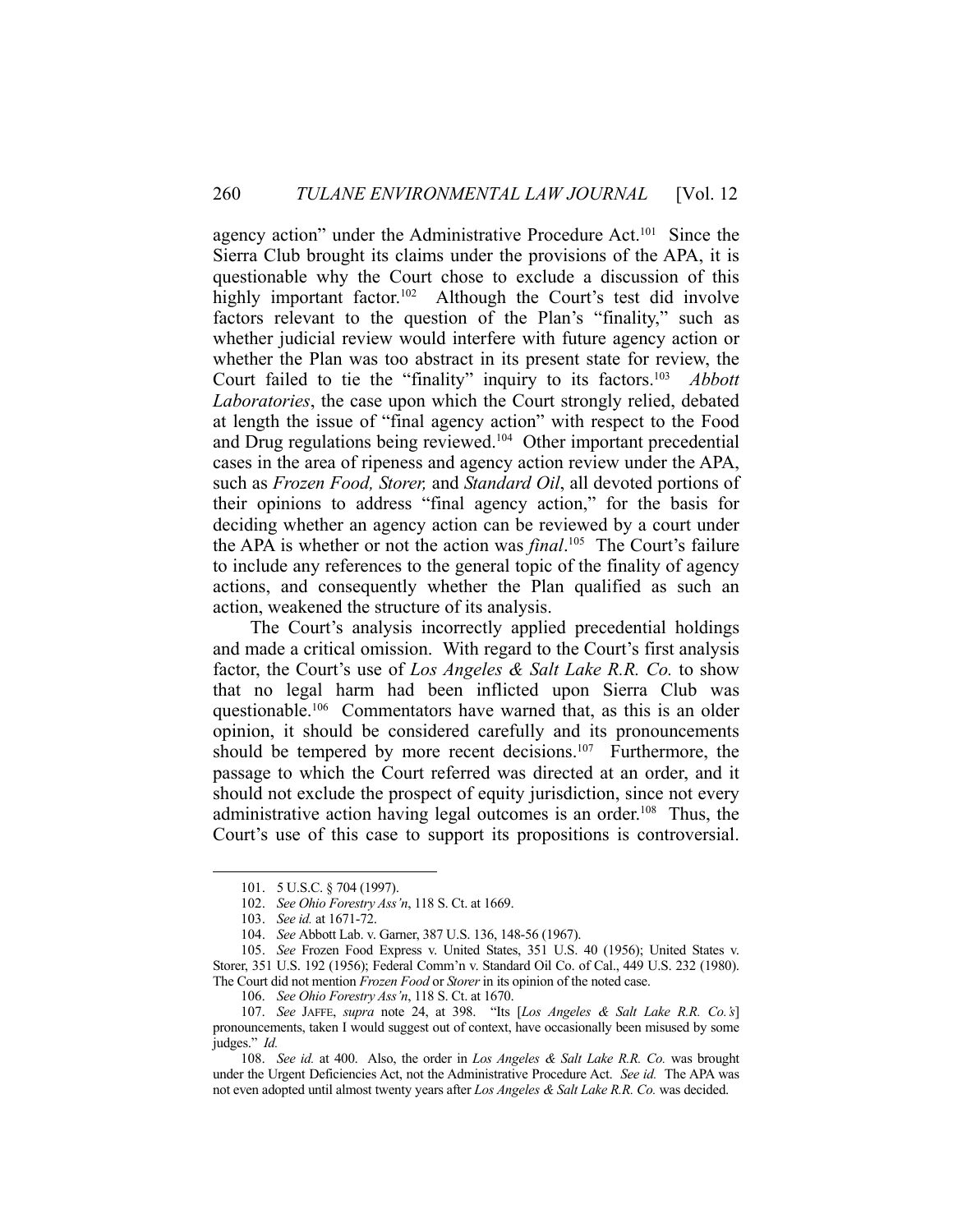The Court failed to mention "hardship" or "harm" to the Sierra Club in the context of whether the Plan was a final agency action. This was a potentially serious omission because the Plan set forth a concrete plan of action which could potentially cause injury to Sierra Club.109 Finally, the Court's use of *Abbott Laboratories* and *CBS* to infer the premise that sanctions (a threat of immediate harm) in regulations could possibly be a requirement of reviewability was inappropriate.<sup>110</sup> *CBS* explicitly rejected this notion,<sup>111</sup> and *Abbott Laboratories* made no mention of such a requirement.<sup>112</sup>

 The Court also misapplied its previous holdings in *Standard Oil* and *Lujan* by dismissing the Plan because it was too abstract and unmanageable.113 Both *Standard Oil* and *Lujan* were factually dissimilar to the present case. In *Standard Oil* the only rule at issue was an agency complaint,<sup>114</sup> while in *Lujan* the BLM's plans were seemingly boundless and constantly changing.<sup>115</sup> At the very least, under *Lujan*'s analysis, the Plan would have been a complete universe of regulations, as the Plan was in a final form and not in a state where it was subject to constant alteration.<sup>116</sup> Thus, the Court's application of these cases was misleading.

 The Court ignored a line of ripeness cases in the circuit courts that was similar to the noted case and could have supplemented the Court's analysis. First, the Court's discussion with respect to its second factor failed to take into consideration any of the recent holdings concerning the ripeness doctrine in the context of agency action, like *Marita* and *Resources Ltd*. The Court focused on the Plan's implementation stage, where site-specific projects would be subject to extensive review and revision, to conclude that judicial action would interfere with the agency's future project planning.<sup>117</sup> However, the Sierra Club's grievance was with the Final Land and Resource Management Plan for the Wayne National Forest, not any potential individual logging project which may have arisen at a future date.118 The Seventh Circuit in *Marita*, the Ninth Circuit in *Resources* 

 <sup>109.</sup> *See* Sierra Club v. Thomas, 105 F.3d 248, 250 (6th Cir. 1997); *see also* Sierra Club v. Morton, 405 U.S. 727, 734 (1972).

 <sup>110.</sup> *See Ohio Forestry Ass'n*, 118 S. Ct. at 1671.

 <sup>111.</sup> *See* Columbia Broad. Sys. v. United States 316 U.S. 407, 425 (1942).

 <sup>112.</sup> *See* Abbott Lab. v. Garner, 837 U.S. 136 (1967).

 <sup>113.</sup> *See* Federal Trade Comm'n v. Standard Oil Co. of Cal., 449 U.S. 232 (1980); Lujan v. Nat'l Wildlife Fed'n, 497 U.S. 871 (1990).

 <sup>114.</sup> *See Federal Trade Comm'n.*, 449 U.S. at 234.

 <sup>115.</sup> *See Lujan*, 497 U.S. at 890.

 <sup>116.</sup> *See id.*

 <sup>117.</sup> *See* Ohio Forestry Ass'n v. Sierra Club, 118 S. Ct. 1665, 1671 (1998).

 <sup>118.</sup> *See id.* at 1668-69.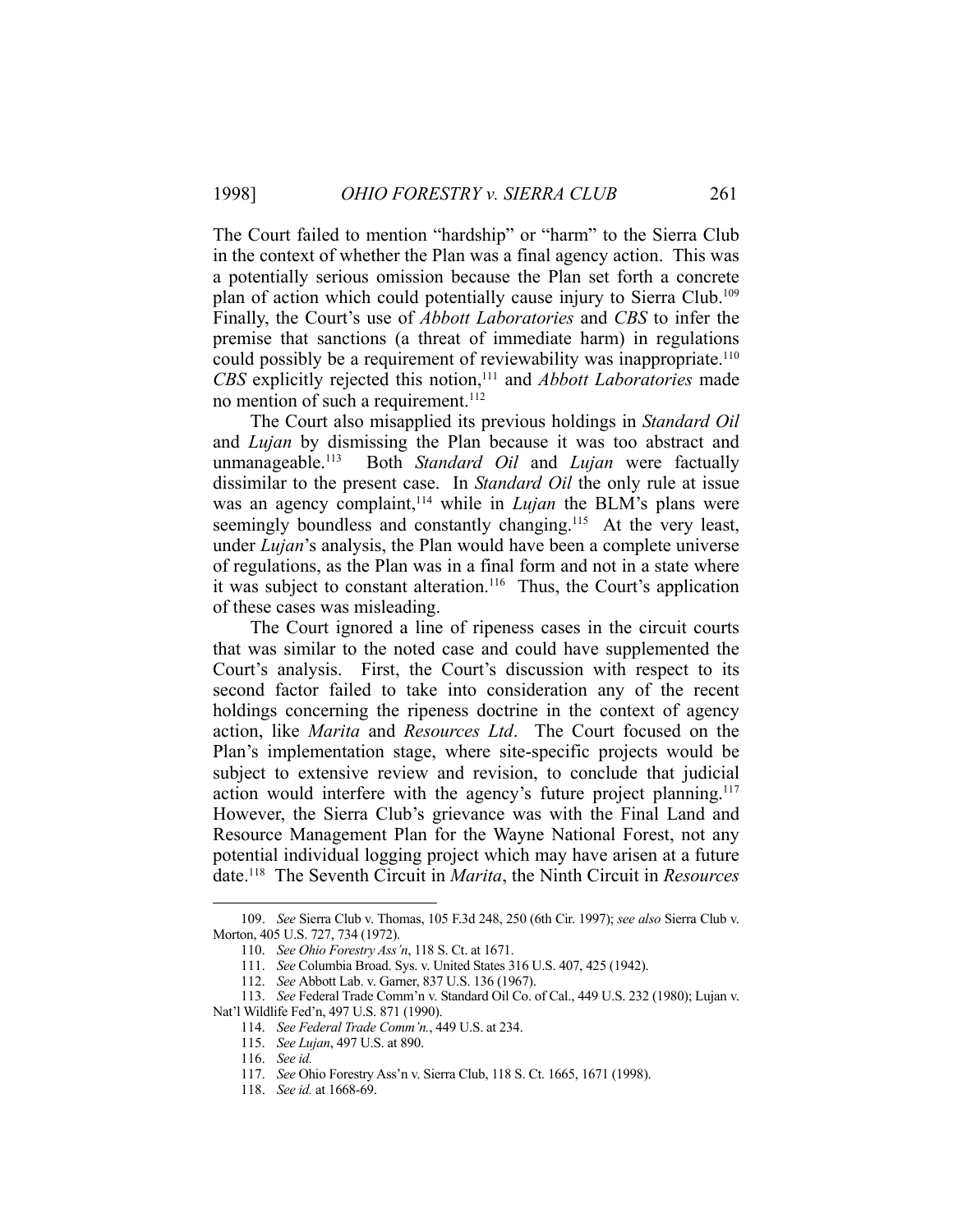*Ltd*. and *Seattle Audubon*, and even the Sixth Circuit in *Thomas* (though vacated by the noted case) have all held that plaintiffs "need not wait to challenge a specific project when their grievance is with an overall plan."119 The Court's failure to address this premise raises doubt as to whether this portion of its opinion is complete.

 Additionally, the Court's failure to refer to *Marita* at all is noticeable. Although it was not a Supreme Court case, *Marita* is decidedly on point as it involved an identical factual scenario involving the Sierra Club, the Forest Service, and the review of a final land and resource management plan.120 Since *Sierra Club v. Thomas* relied in part upon *Marita,* the court should have taken the opportunity to discuss *Marita* in the noted case. References to *Marita* and similar circuit court cases could have presented a fuller picture of the modern view on ripeness and agency actions.121 But the Supreme Court, in refusing to utilize those opinions, cast a questionable shadow over its holding.

 Finally, the Court's reliance on the proposition that Congress had not provided for pre-implementation review of forest plans is unsupported. The Court in *Abbott Laboratories* devoted a notable portion of its opinion to the discussion of this particular issue.122 Since the Court in the noted case relied on *Abbott Laboratories* to support its premises, it is interesting that the Court failed to cite *Abbott Laboratories'* lengthy debate on the subject. The Government's argument that only certain enumerated regulations were subject to pre-enforcement review and that others that were not so enumerated were not reviewable, was unconvincing to the *Abbott Laboratories*  Court.123 The Court established that the right to review was "too important to be excluded on such slender and indeterminate evidence of legislative intent."124 Here, the Court's analysis is once again shown to be incomplete.

 The Court's omissions, misapplications, and failure to address recent and relevant decisions renders its holding perfunctory and potentially incorrect. As the Court seemingly manipulated its analysis

 <sup>119.</sup> Resources Ltd. v. Robertson, 35 F.3d 1300, 1304 (9th Cir. 1994) (quoting Seattle Audubon Soc'y v. Esby, 998 F.2d 699, 703 (9th Cir. 1993)).

 <sup>120.</sup> *See id*. The Sixth Circuit discussed *Marita* in its opinion. *See* Sierra Club v. Thomas, 105 F.3d 248, 250-52 (6th Cir. 1997).

 <sup>121.</sup> *See Resources Ltd.*, 35 F.3d at 1304; *Seattle Audubon*, 998 F.2d at 703; Portland Audubon Soc'y v. Babbitt, 998 F.2d 705, 708 (9th Cir. 1993); Idaho Conservation League v. Mumma, 956 F.2d 1508, 1518 (9th Cir. 1992).

 <sup>122.</sup> *See* Abbott Lab. v. Garner, 387 U.S. 136, 139-48 (1967).

 <sup>123.</sup> *See id.* at 141.

 <sup>124.</sup> *Id.* (quoting JAFFE, *supra* note 24, at 357).